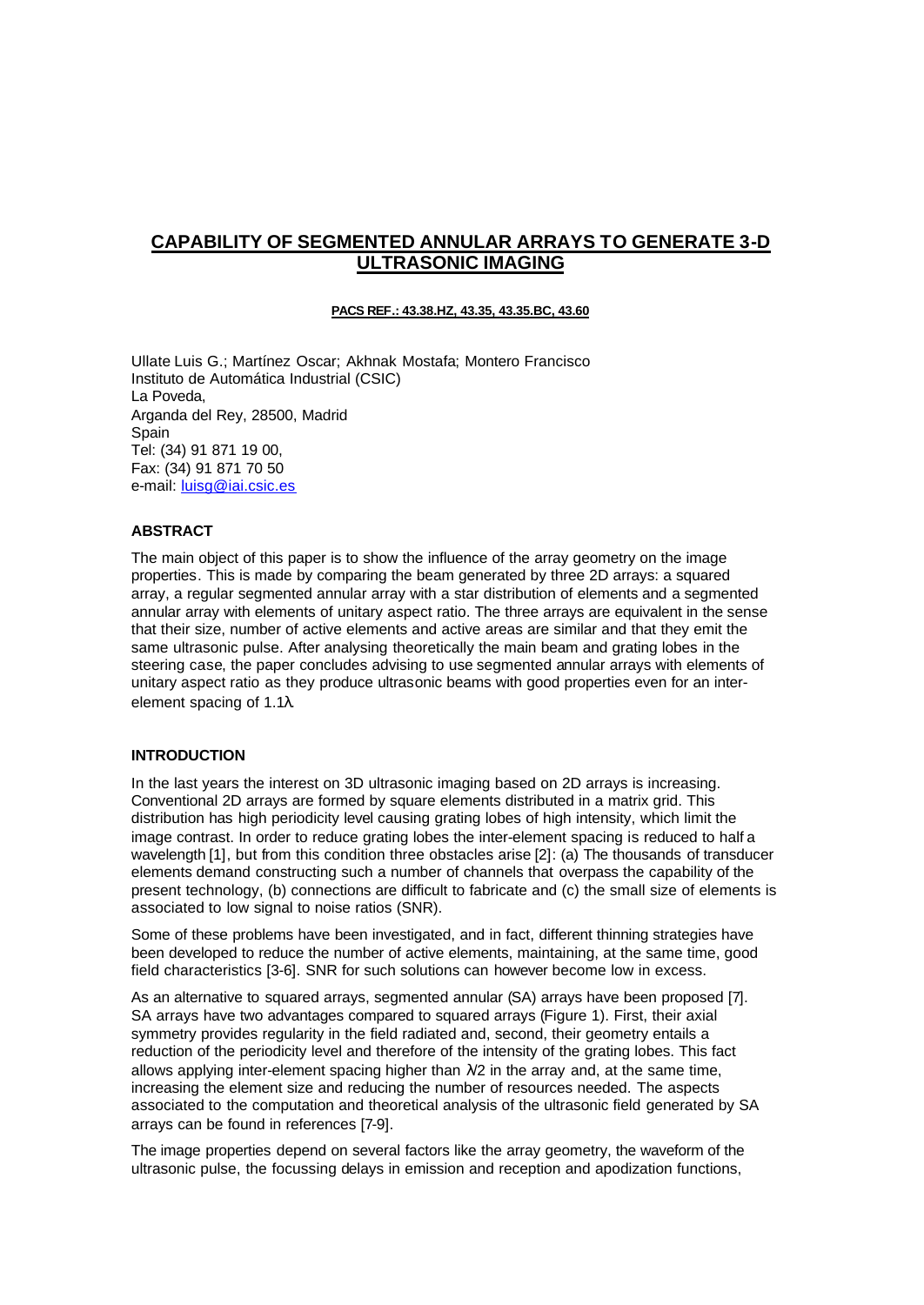among others. All these parameters can be modified in order to improve a given experiment, but it is the transducer who mainly causes limitations on the quality of ultrasonic imaging. The main object of this paper is to show the influence of the array geometry on the image properties. This is made by comparing the beam generated by three 2D arrays: a squared array (SQ), a regular SA array (R-SA) with a star distribution of elements and a SA array with elements of unitary aspect ratio (U-SA) (Figure 1). The three arrays are equivalent in the sense that their size, number of active elements and active areas (around 70%) are similar and that they emit the same ultrasonic pulse. The image properties are analysed on the basis of the following example: the three arrays have a diameter of 15λ. SQ has 124 squared elements with interelement distance of 1.1 $\lambda$  and square size of  $\lambda$ . The R-SQ array has 25 elements in each one of its 5 rings, which are 1.1λ interspaced. The U-SA array also has 128 elements with interelement spacing of 1.1λ, which are distributed in four rings. The case of beam steering focusing at (r<sup>F</sup>=28mm,  $\theta$ <sup>F</sup>=30°,  $\phi$ <sup>F</sup>=0°) is considered in simulations.



*Figure 1: SQ array, R-SQ array and U-SQ array*

Figure 2 shows for the three arrays a C-class representation of the emission-reception beam at the focal plane, in the case of 30º steering. Some differences on the beam properties can be observed in the figure that will be discussed with more detail in the following sections, where the main beam and grating lobes are analysed separately.



*Figure 2: C-class representation of the projection over the transducer plane of the focal semi-sphere with radius equal to the focal distance (28mm). (1) SQ array, (2) R-SQ array and (3) U-SQ array. In the axis is shown the distance in mm.*

## **MAIN BEAM PROPERTIES**

In the normal radiation case, the three arrays produce main beams of very similar properties for the three arrays considered. The beam has a circular shape and its width coincides with spherically focused transducers [10]:

$$
\Delta \mathbf{q} = 2K_a \arcsin \frac{\mathbf{I}}{D} \tag{1}
$$

where  $K_{\alpha}$  is a coefficient that is given in Table 1 for the different cutting levels in pulse-echo, for in continuous wave (CW):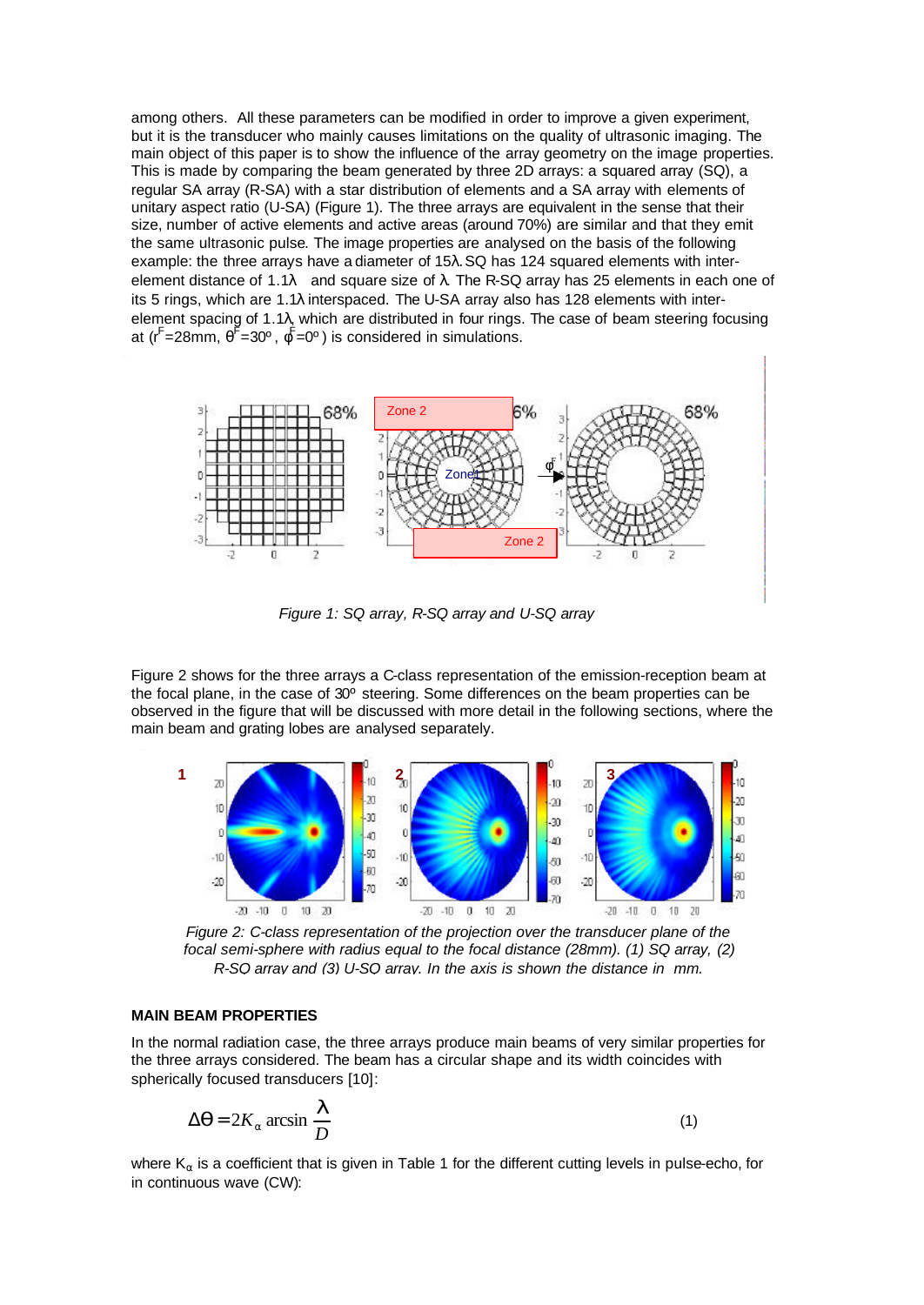| TABLE 1           | -6dB | 12dB-<br>- | $-24dB$ | 36dB |
|-------------------|------|------------|---------|------|
| $K_{\alpha}$ (CW) | 0.51 | 0.70       | 0.93    | .05  |

With wide band ultrasonic pulses, the main lobe is slightly narrower than those shown in the table.



*Figure 3. Detail of the main beam (1) SQ array, (2) R-SA array and (3) U-SA array*

In figure 3 a detail of the steered main beam for the three apertures. The value of  $K\alpha$ (dB) for different amplitude levels is shown in table II. The main beam of SQ is circular, and it is wider than the one produced by the rest of apertures because it is not perfectly adjusted to the external circumference of the transducer. However, the main beam becomes the narrowest in its lower part. The main beam of the R-SA aperture has an oval section. An explanation of this effect is given with the help of figure 1(c), where the aperture has been divided in two zones. The elements of Zone 1 present a wide lateral response in the focal azimuth direction  $\phi^F$  and, therefore, contribute largely to the main beam formation. However, the elements of Zone 2 have a narrow lateral response in the focal direction  $\phi^{\mathsf{F}}$  and, therefore, their contribution to the field is reduced. It can be said that when the element aspect ratio is far from unity, with one of the dimensions much larger than a wavelength, the SA array tends to behave like a linear array instead of a 2D array. The main beam of the U-SA aperture is the narrowest for amplitudes above -25dB, however, it widens in its lower part due to the secondary lobes produced by the central hole of the array.

| TABLE 2             | -6dB | $-12dB$ | $-24dB$ | $-36dB$ |
|---------------------|------|---------|---------|---------|
| $K_{\alpha}$ (SQ)   | 0.71 | 0.95    | 1.31    | 2.14    |
| $K_{\alpha}$ (R-SA) | 0.63 | 0.84    | 1.15    | 2.46    |
| $K_{\alpha}$ (U-SA) | 0.59 | 0.78    |         | 2.6     |

An additional parameter useful for estimating the capability of 2D arrays is the array lateral response  $K_d(\hat{\theta}^F)$ . This parameter indicates the loose of intensity at the focal point, as a function of the steering angle. In the case of a squared array and CW conditions in one way, this function is determined by the elements' lateral response:

$$
K_d = \sin c \left( \frac{e}{\mathbf{I}} \sin(\mathbf{q}^F) \right) \tag{2}
$$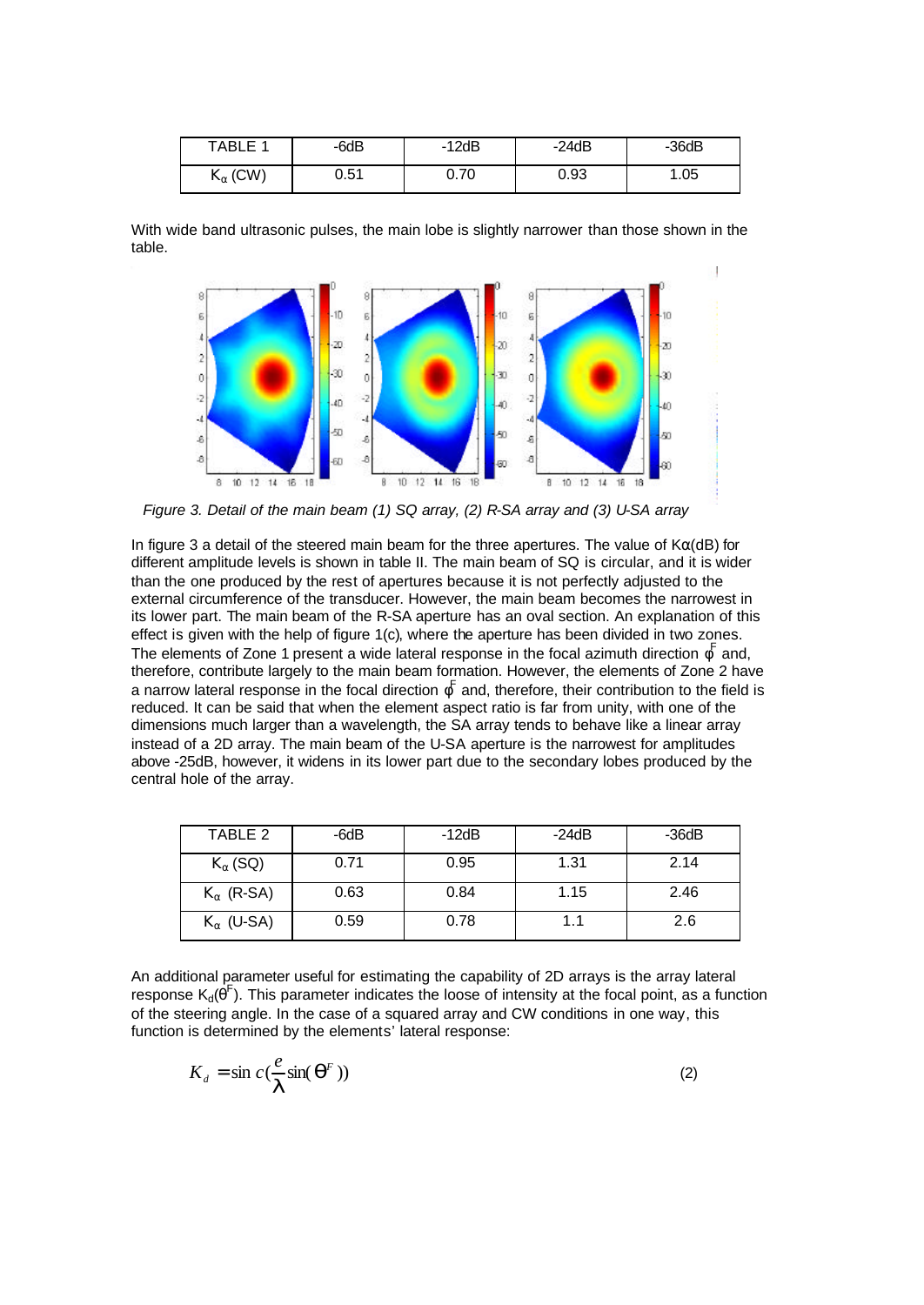### where e is the element side dimension.



*Figure 4. Amplitude at the focus in pulseecho varying the steering angle from 0º to 80º, (1) SQ, (2) R-SA and (3) U-SA*

This function modulates the main beam, and it has zeros in the space of interest when the elements size is greater than 1.2λ. In the case of the U-SA aperture, it can be shown [9] that the lateral response is approximately determined by the element lateral response. When the elements are very small, their geometry is close to a square and, in this case, Kd in CW conditions is also given by Equation (2). In contrast, as R-SA has elements with aspect ratio far from unity, its lateral response is lower than the other two arrays. The elements' size diversity proper of star arrays (R-SA), however, prevents the existence of zeros in its lateral response. Figure 4 shows the lateral response of the three arrays; SQ and U-SA have very similar lateral responses with a drop in amplitude below -15dB steering angles below 45º.

#### **GRATING LOBES FORMATION**

The existence of grating lobes is a very important limitation in ultrasonic imaging based on 2-D phased arrays. Due to the inter-element periodicity, lobes of high amplitude can be formed in certain directions where the time interval between element impulse responses equals one period of the ultrasonic signal. In this section, grating lobes from the three considered arrays are presented and analysed.

A 2-D squared array produces grating lobes at its main directions where they have a maximum periodicity level. Grating lobes are deviated from the focusing elevation by an angle  $q_{\beta}$ :

$$
\mathbf{q}_{GL} \approx -\arcsin(\mathbf{I}/d - \sin \mathbf{q}^F) \tag{3}
$$

where d is the inter-element spacing. This expression indicates that for larger d, the distance between the main lobe and grating lobes is shorter. The grating lobes amplitude  $A_{GL}$  in CW conditions is also well known [11]:

$$
A_{GL} = \sin c(\frac{e}{I}\sin(\mathbf{q}_{GL}))
$$
\n(4)

where e is the element side. The image contrast is limited by the difference of amplitude between the main beam (given by eq. 2) and the grating lobes, both being modulated by the element's radiation pattern. An index of the image contrast is then given by the ratio between A<sub>GL</sub> and the main lobe amplitude:

$$
GL \approx \frac{\sin c(e/\mathbf{I} \cdot \sin \mathbf{q}_{\scriptscriptstyle{SL}})}{\sin c(e/\mathbf{I} \cdot \sin \mathbf{q}^{\scriptscriptstyle{F}})}
$$
(5)

In wideband conditions, the number of cycles  $(n<sub>C</sub>)$  of the ultrasonic pulse delimits GL [11]:

$$
GL \approx \frac{1}{BN^{1/2}} \frac{\sin c(d/\mathbf{I} \cdot \sin \mathbf{q}_{GL})}{\sin c(d/\mathbf{I} \cdot \sin \mathbf{q}^F)}
$$
(6)

where B is the relative bandwidth of the ultrasonic pulse, which in the case of a rectangular envelope can be approximated to  $1/n<sub>C</sub>$  and N is the number of elements of the SQ array.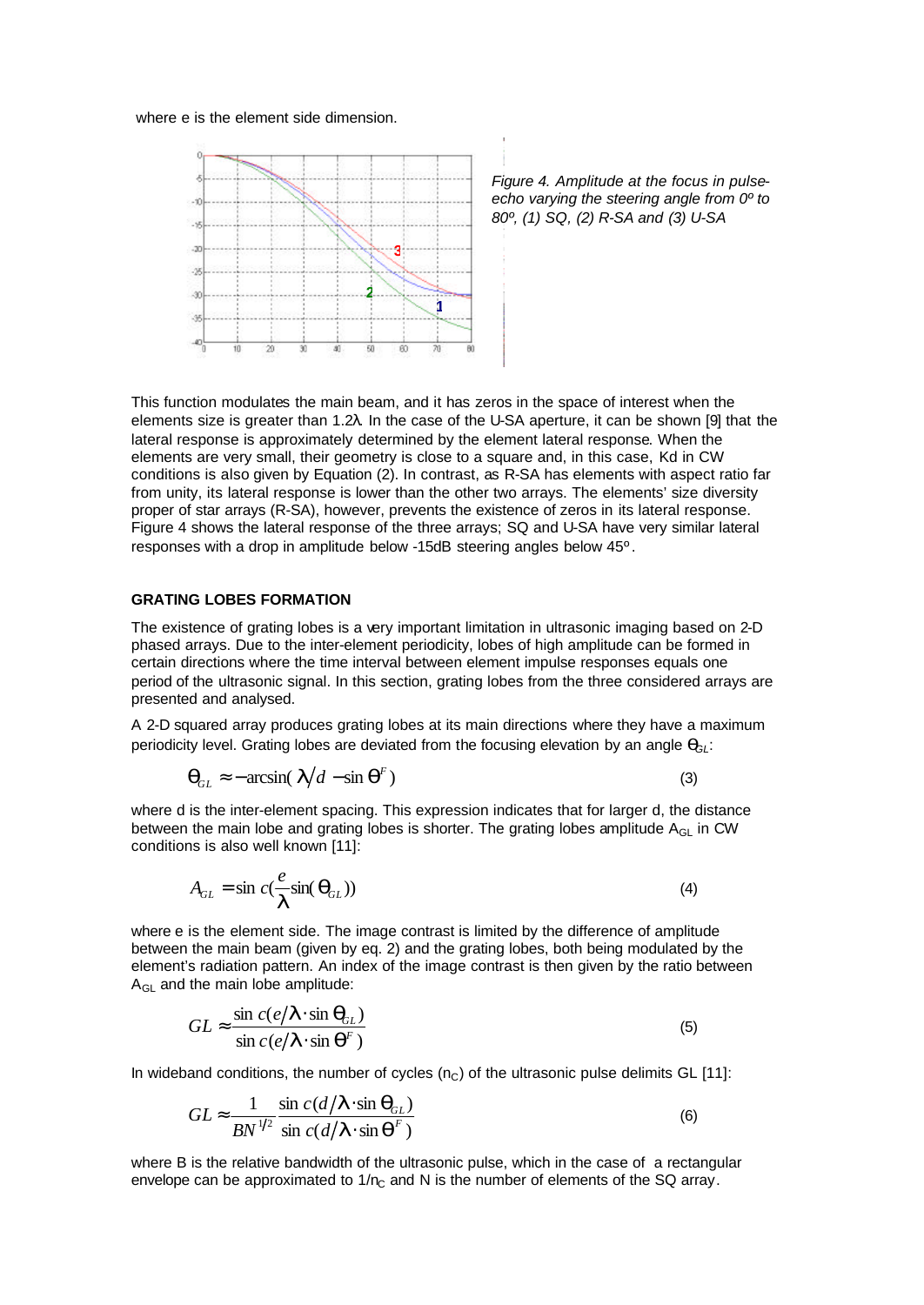Segmented ring arrays also have certain regularities that facilitate the formation of grating lobes, although they have lower periodicity than 2-D squared arrays. Such regularities exist for any direction of the steered beam and are mainly due to two factors: first, a radial periodicity given by the distance 'e' between rings and, second, a tangential periodicity given by the interelement spacing 'w' in each annulus. In the U-SA case, w is common for all annuli and e=w, so grating lobes spread at all azimuth directions in a ring centred on the main lobe and separated by an elevation angle  $\theta_{\text{GI}}$  that is approximately given by Equation 3. Grating lobes amplitude can be theoretically estimated by introducing the concept of periodicity degree (PD) in Equation 4:

$$
A_{GL} = PD \cdot \frac{B}{N^{1/2}} \sin c(\frac{e}{\mathbf{I}} \sin(\mathbf{q}_{GL}))
$$
\n(7)

And the contrast index GL is in this case:



*Figure 5. Elevation profiles of pressure amplitude with q F =30º (the maximum value for all azimuth directions has been taken) for CW (left) and wide band (right) conditions. (1) SQ array , (2) R-SA array and (3) U-SA array*

The periodicity degree (PD) of an SA array can be estimated by calculating the ratio GL between the grating lobe and the main beam amplitudes, considering the array formed by ideal CW vibrating points [9]. We have made simulations for determining PD under this criterion obtaining a value of PD=0.28, which is in contrast to PD=1 proper to the main directions on SQ. The cases of SQ and U-SA arrays can be compared in wideband conditions, with the aid of the C-class representation of figure 1 and the elevation profiles of figure 5. While the grating lobes of SQ are concentrated in a small region, in the U-SA case they spread over a wider region loosing much of their amplitude. Figure 4 shows that U-SA arrays reach elevation angles up to 30º with contrast level better than -32dB, although they have 1.1λ of inter-element spacing.

With respect to grating lobes formation, regular arrays with star-like configuration have a similar behaviour as other SA arrays. But they also have some particular differences. On the one hand, as w is not common for every ring, there is major diversity on the tangential periodicity causing grating lobes to extent through a larger area. On the other hand, the outer rings (Zone 2 of Figure 1) have larger inter-element spacing and produce grating lobes very close to the main lobe, which at the same time are higher than in the U-SA case, due to the modulating effect of its large elements.

### **CONCLUSIONS**

The capability of segmented annular arrays to generate volumetric imaging has been discussed for the case of small apertures (D≤20λ). The image properties have been analysed on the basis of three 2D arrays of equivalent geometry (circular with D=15λ), full active area and same number of elements ( $N \approx 128$ ). SQ is a 2D array of squared elements, U-SA is a segmented annular array with elements of unitary aspect ratio, and R-SA is a segmented annular array with